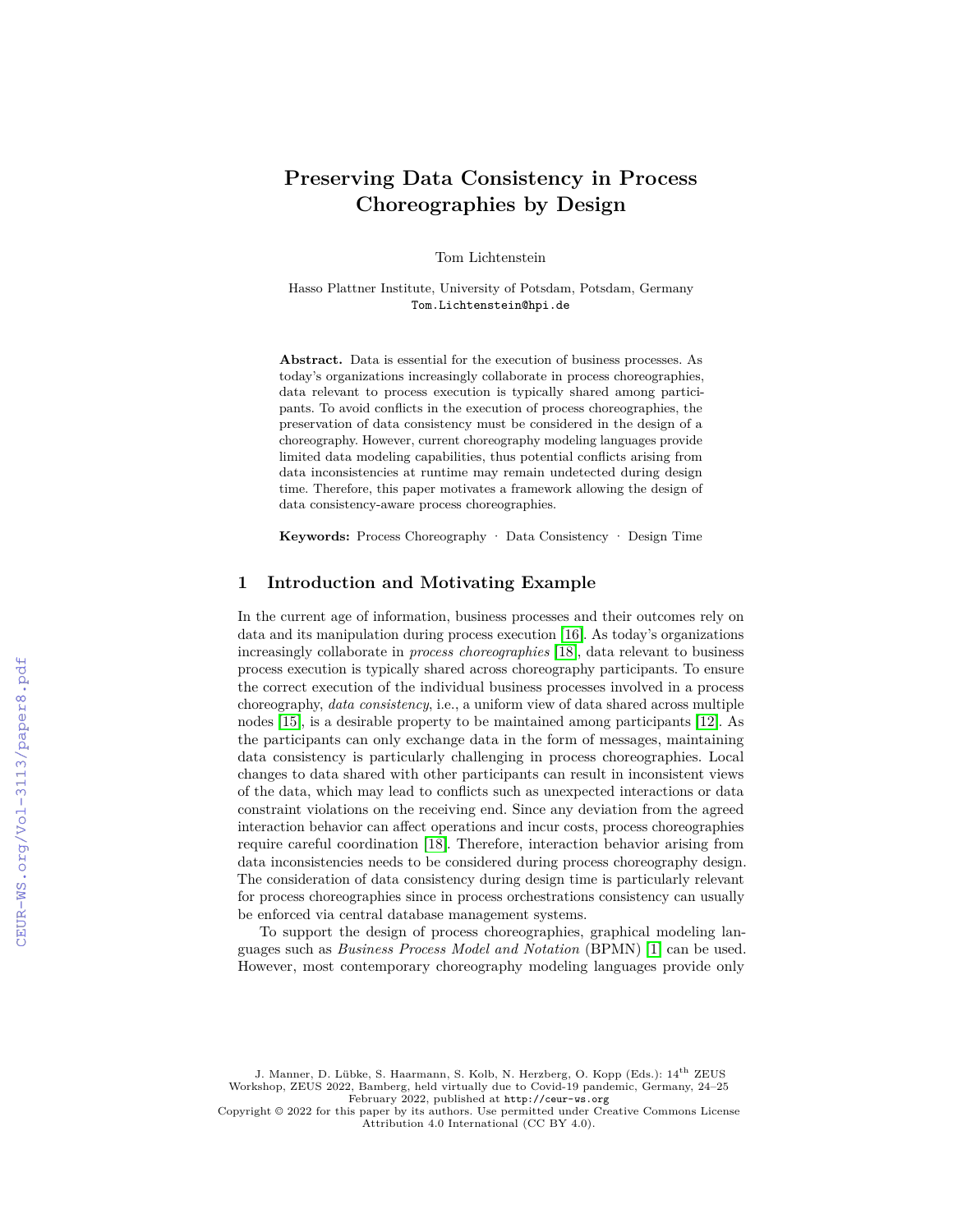### 52 Tom Lichtenstein

limited data modeling capabilities. Therefore, potentially erroneous behavior resulting from data inconsistencies may remain undetected during design time. To illustrate the relevance of data management in choreography design, we consider a simple online ticket reservation choreography depicted in Figure 1. The choreography starts with a customer querying and selecting available seats for an event. Then, depending on the price offer, the customer decides whether to cancel the reservation or book the tickets. In the latter case, the ticket store confirms the reservation. While the interaction behavior is locally enforceable [19], data inconsistencies may arise with concurrent executions. Assuming that the ticket shop can sell only one ticket for each seat, if two customers select overlapping seats and the reservation of the first customer is confirmed, the second customer has an inconsistent view of the available seats.

Furthermore, since the confirmation of the second reservation would lead to a constraint violation on the part of the ticket shop, compensation behavior is required to restore the consistency between the participants. Still, the need for compensation and the compensation behavior itself are both not evident from the given model. In the following, related work in the area of data consistency preservation is discussed and a framework for designing consistency-aware process choreographies is motivated.



**Fig. 1.** Ticket reservation choreography between a customer and an online ticket shop

## **2 Related Work**

Maintaining consistency in distributed environments is extensively studied in literature [3,6,10]. In particular, the preservation of data consistency is addressed by *consensus protocols* [11] which allow distributed nodes to agree on specific data values required for further computation, thus providing a consistent view of the data. The application of consensus protocols to process choreographies is discussed by Weber et al. [17]. The authors propose the use of blockchain technology [14] as an execution environment for process choreographies. To model and execute blockchain-driven choreographies, Ladleif et al. [9] refine BPMN 2.0 choreography diagrams [1] with blockchain-specific extensions. However, maintaining consensus in process choreographies may introduce synchronization overhead as not every change needs to be propagated to all participants. Moreover, in scenarios where inconsistencies rarely lead to conflicts, sustaining consensus among all participants may limit concurrent behavior and thus affect throughput. Incorporating data consistency management into the interaction design instead allows the choreography to be flexibly tailored to the use case.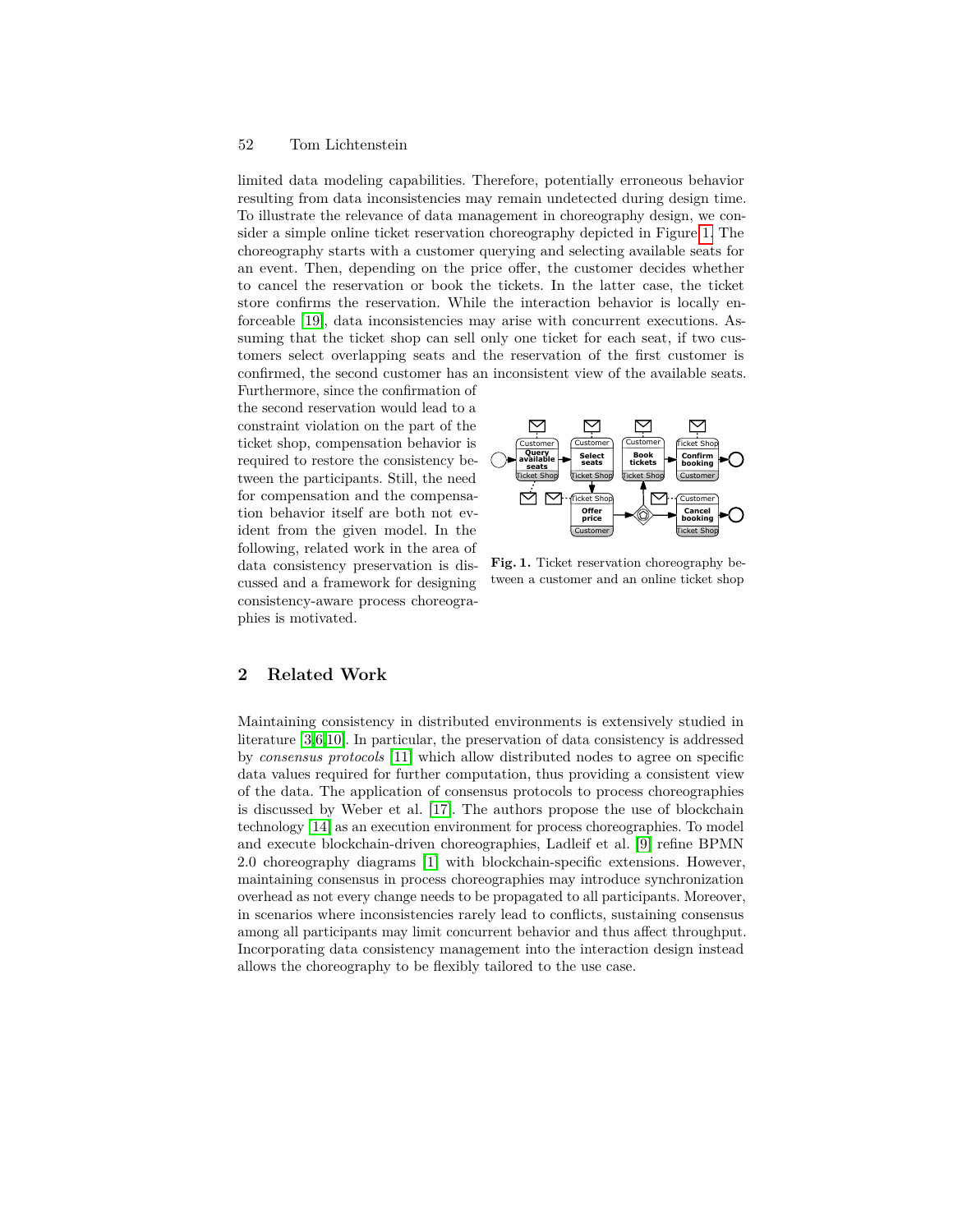Despite the existence of approaches that enrich choreography models with data management-specific information [5,13], the preservation of data consistency in process choreographies with concurrent instances has received little attention in research. Hahn et al. [5] introduce an approach that decouples the data flow between participants from the message flow by introducing a middleware that coordinates cross-partner data objects among corresponding participants. Yet, the handling of concurrent accesses to data shared by multiple instances is not further specified in their approach. Haarmann et al. [4] introduce a framework to analyze the use of shared data in process models by defining data access semantics. While the framework includes concepts for data consistency preservation, it does not address data exchange between individual participants. Finally, Kopp et al. [8] propose choreography spheres ensuring transactional behavior for all included activities that may belong to different processes. Still, deciding on an adequate scope of the spheres might prove challenging without data-related information, as overly large transactions could create avoidable overhead.

## **3 Towards Data Consistency in Process Choreographies**

Since the integration of existing data consistency-preserving concepts into the design of process choreographies poses various challenges as outlined in the previous section, this paper proposes the concept of a framework supporting the collaborative design of data consistency-aware process choreographies based on the BPMN modeling language. The framework is supposed to enable the detection of potential data inconsistencies between participants at design time that may lead to conflicts at runtime. To achieve this, the framework will include functionality to specify and verify data consistency-related information in process choreography diagrams. Thus, participants should be enabled to define data consistency constraints at the interaction level (i.e., in the public process) that must be followed in the individual data management of each participant's local behavior (i.e., in the private process). The specifications will also allow participants to identify activities or data objects that may be affected by inconsistent data and therefore require careful attention in their design. In addition, data consistency criteria are introduced to formally verify the preservation of consistency throughout the choreography with regard to the specifications. The criteria should allow the detection of interaction behaviors that potentially lead to conflicts considering data inconsistencies that are not resolved in subsequent interactions. To design the criteria, existing formal definitions of consistency models [15] and data-aware choreographies [2,7] will be considered. Formal verification based on choreography models may also require extending the BPMN modeling language to include information about the individual management of the exchanged data. Eventually, the framework can be used to automatically derive enhanced process designs when potential conflicts are identified.

Based on this framework, a methodology will be developed to enable business engineers to iteratively redesign interaction behaviors prone to inconsistencies. The redesigned behavior is supposed to either ensure data consistency until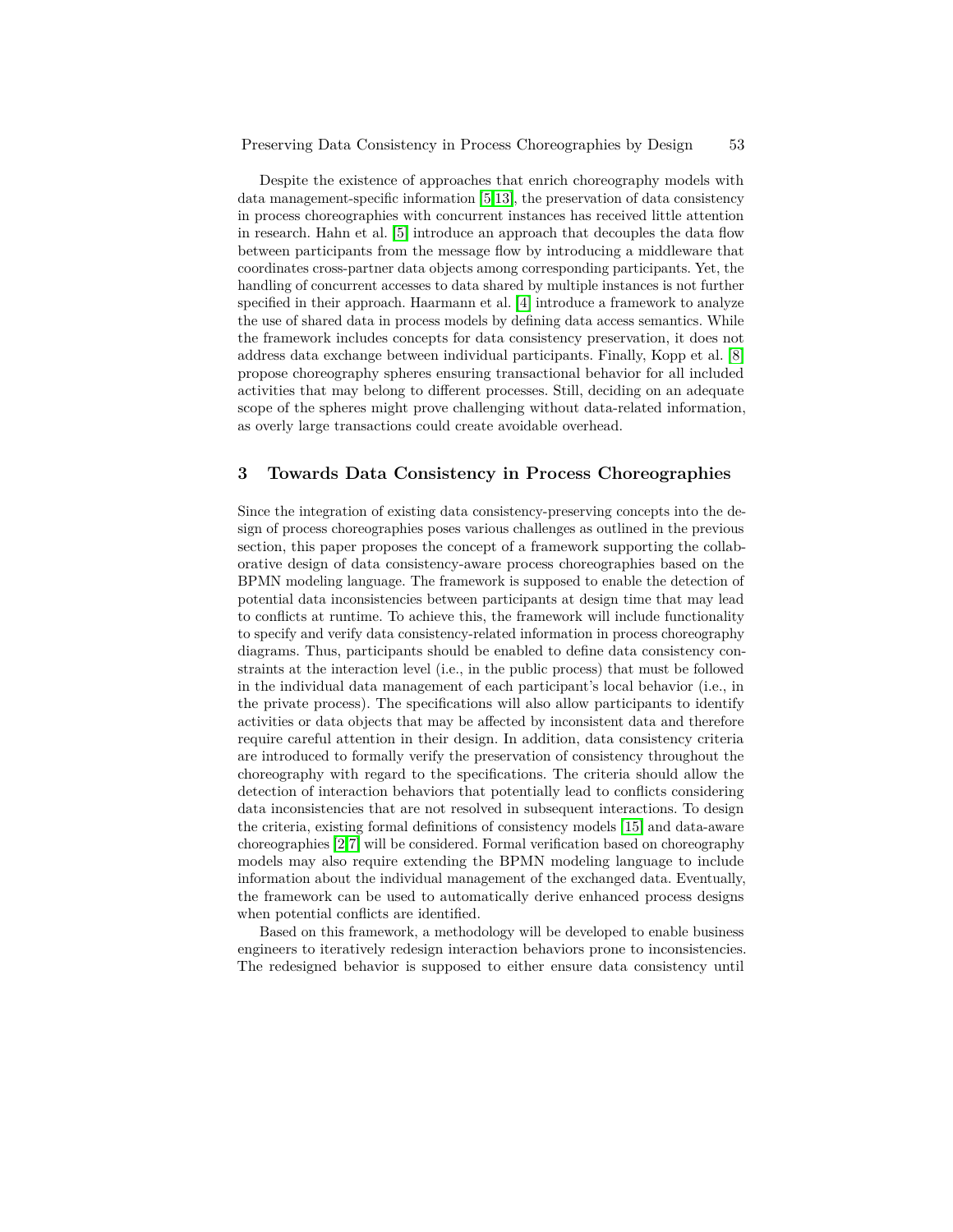#### 54 Tom Lichtenstein

the interactions affected by the data are completed or include appropriate compensation behavior to restore consistency. To realize the proposed concept, the following research questions need to be answered:

- **–** Which information is required to reason about data consistency across multiple interactions while also considering concurrent behavior?
- **–** How can data consistency-related information be integrated into the design of process choreographies?
- **–** How can the behavior of process choreographies be enhanced to avoid conflicts caused by data inconsistencies?

# **4 Conclusion**

This position paper discusses the need for considering the preservation of data consistency when designing process choreographies. Since current choreography modeling languages provide limited support for data modeling, potential conflicts due to data inconsistencies between participants may go undetected during design time. By integrating data consistency-related information into the design of process choreographies, corresponding conflicts can be detected and addressed to ensure a more reliable interaction behavior.

## **References**

- 1. Business process model and notation (BPMN), version 2.0 (2011), [http://www.omg.](http://www.omg.org/spec/BPMN/2.0) [org/spec/BPMN/2.0](http://www.omg.org/spec/BPMN/2.0)
- 2. Corradini, F., Muzi, C., Re, B., Rossi, L., Tiezzi, F.: Animating multiple instances in BPMN collaborations: From formal semantics to tool support. In: Weske, M., Montali, M., Weber, I., vom Brocke, J. (eds.) Business Process Management, Lecture Notes in Computer Science, vol. 11080, pp. 83–101. Springer International Publishing, Cham (2018). [https://doi.org/10.1007/978-3-319-98648-7\\_6](https://doi.org/10.1007/978-3-319-98648-7_6)
- 3. Gilbert, S., Lynch, N.: Brewer's conjecture and the feasibility of consistent, available, partition-tolerant web services. ACM SIGACT News **33**(2), 51–59 (2002). [https:](https://doi.org/10.1145/564585.564601) [//doi.org/10.1145/564585.564601](https://doi.org/10.1145/564585.564601)
- 4. Haarmann, S., Weske, M.: Cross-case data objects in business processes: Semantics and analysis. In: Fahland, D., Ghidini, C., Becker, J., Dumas, M. (eds.) Business Process Management Forum, Lecture Notes in Business Information Processing, vol. 392, pp. 3–17. Springer International Publishing, Cham (2020). [https://doi.](https://doi.org/10.1007/978-3-030-58638-6_1) [org/10.1007/978-3-030-58638-6\\_1](https://doi.org/10.1007/978-3-030-58638-6_1)
- 5. Hahn, M., Breitenbücher, U., Kopp, O., Leymann, F.: Modeling and execution of data-aware choreographies: an overview. Computer Science - Research and Development **33**(3-4), 329–340 (2018). <https://doi.org/10.1007/s00450-017-0387-y>
- 6. Herlihy, M.P., Wing, J.M.: Linearizability: a correctness condition for concurrent objects. ACM Transactions on Programming Languages and Systems **12**(3), 463–492 (1990). <https://doi.org/10.1145/78969.78972>
- 7. Knuplesch, D., Pryss, R., Reichert, M.: Data-aware interaction in distributed and collaborative workflows: Modeling, semantics, correctness. In: Pu, C., Joshi, J., Nepal, S. (eds.) Proceedings of the 8th IEEE International Conference on Collaborative Computing: Networking, Applications and Worksharing. IEEE (2012). <https://doi.org/10.4108/icst.collaboratecom.2012.250443>